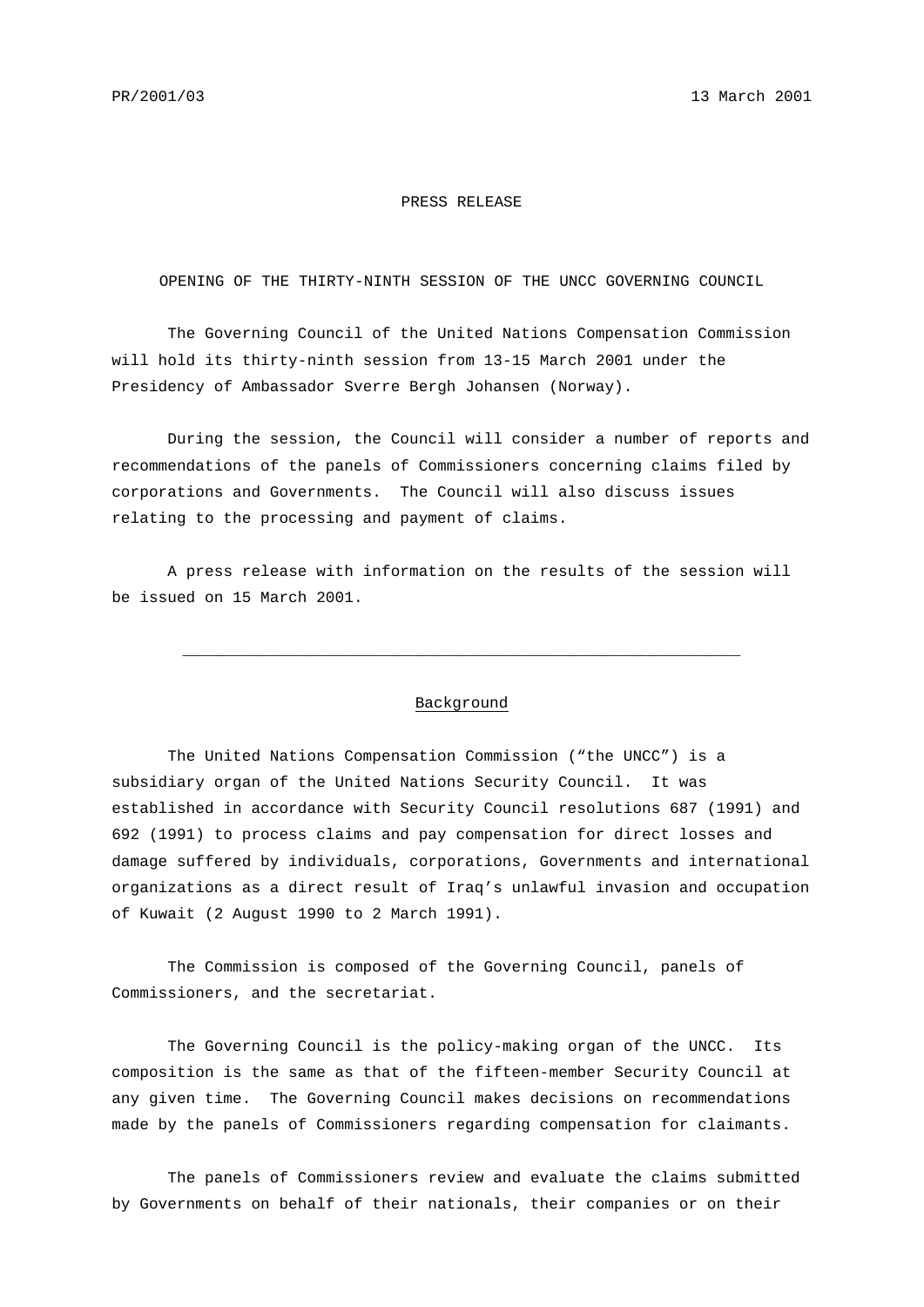own behalf. On the basis of their review, undertaken in instalments of claims, the panels recommend compensation awards to the Governing Council.

The secretariat, headed by the Executive Secretary, services and provides assistance to the Governing Council and the panels of Commissioners.

More than 2.6 million claims have been received by the Commission within the filing deadlines. The total asserted value of these claims (i.e., the amount sought by the claimants) amounts to over US\$300 billion. Ninety-six Governments have filed claims, as well as thirteen offices of three international organizations, which have filed claims on behalf of individuals not in a position to submit their claims through a Government.

To date, the Commission has resolved over 99% of the claims submitted, consisting of the claims of individuals for departure from Kuwait or Iraq (category "A" claims), the claims of individuals for serious personal injury or death (category "B" claims), the claims of individuals for losses up to US\$100,000 (category "C" claims), the claims of individuals for losses over \$100,000 (category "D" claims), the claims of corporations, other private legal entities and public sector enterprises (category "E" claims), and the claims of Governments and international organizations (category "F" claims). The Commission has resolved all category "A", "B" and "C" claims. There are approximately 11,700 claims in categories "D", "E" and "F" still to be resolved. The Commission is expected to complete its review of the claims in 2003.

Claims resolved to date have been awarded compensation amounting to over US\$32 billion out of a total amount claimed of approximately US\$83 billion.

To date, the Commission has made available to Governments and international organizations over US\$11 billion for distribution to successful claimants in all categories.

Funds to pay the awards of compensation are drawn from the United Nations Compensation Fund which receives up to 30 per cent of the revenue generated by the export of Iraqi petroleum and petroleum products. At present, the Compensation Fund receives 25 per cent of the proceeds under the "oil-for-food" mechanism in accordance with Security Council resolution 1330 adopted on 5 December 2000.